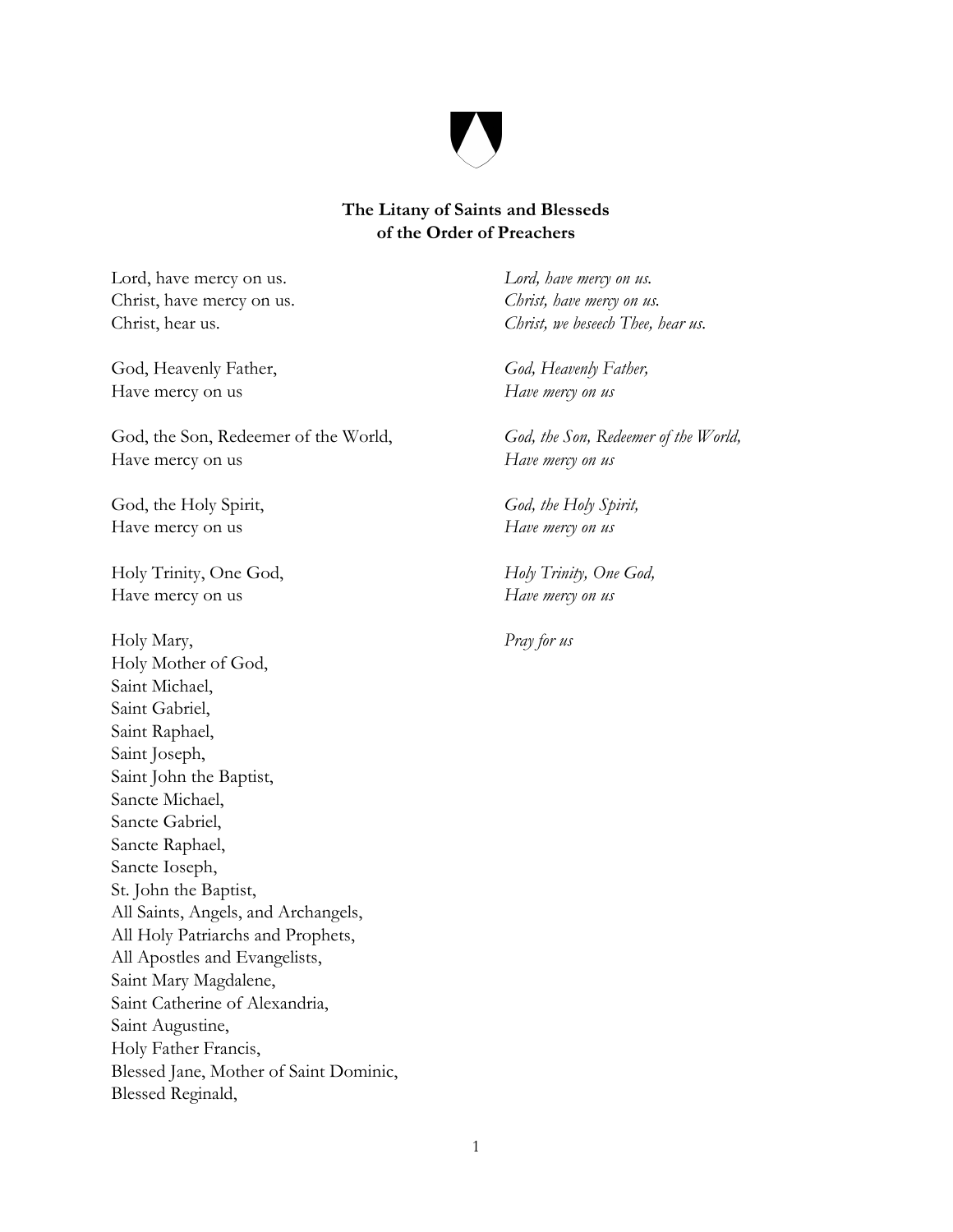Holy Father Dominic, *Pray for us* Holy Father Dominic, Blessed Bertrand, Blessed Mannes, Blessed Diana, Blessed Jordan of Saxony, Blessed John of Salerno, Blessed William Arnaud and companions, Blessed Ceslaus of Poland, Blessed Isnard, Blessed Gula of Bergamo, Blessed Peter of Telme, Saint Zdislava, Saint Peter of Verona, Blessed Nicholas Paglia, Saint Hyacinth, Blessed Gundisalvus of Amarante Blessed Sadoc and companions, Blessed Giles of Vouzela, Saint Margaret of Hungary Blessed Bartholomew of Vicentia, Saint Thomas Aquinas, Saint Raymond of Peñafort, Blessed Innocent Quintus, Saint Albert the Great Blessed John of Vercelli, Blessed Ambrose Sansedoni, Blessed Cecilia, Blessed Jacob of Varagine, Blessed Benedict XI, Blessed Jordan of Pisa, Blessed Emilia Bicchieri, Blessed John Solomon, Saint Agnes of Montepulciano, Saint Margaret of Castello, Blessed Augustine Kazotic, Blessed Jacob Benfatti, Blessed Dalmatia Moner, Blessed Margaret Ebner, Blessed Villana of Florence, Blessed Vilana Delle Botti, Blessed Peter of Ruffia, Blessed Henry Suso, Blessed Anthony Pavoni,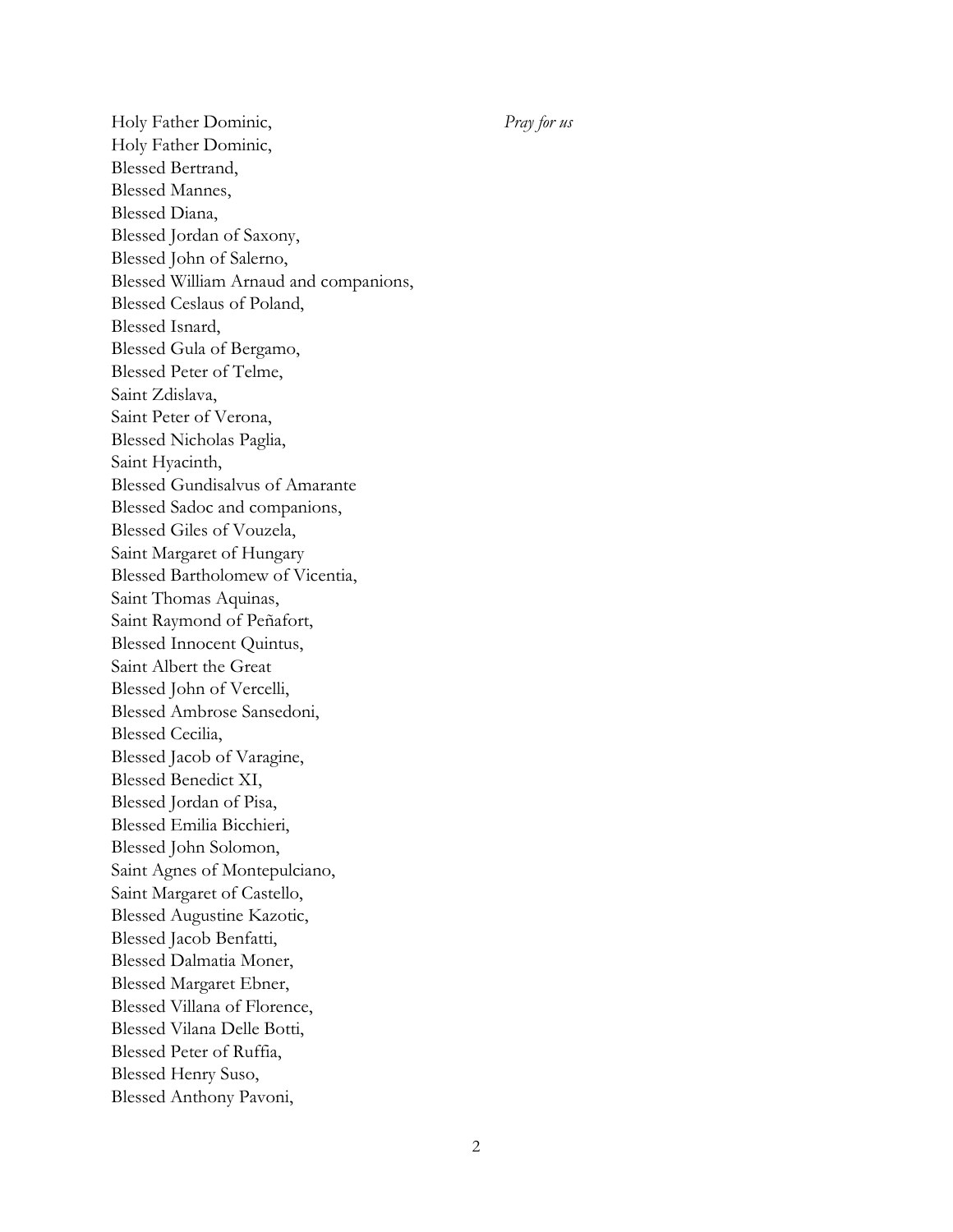Saint Catherine of Siena, *Pray for us* Blessed Marcellinus, Blessed Raymond of Capua, Blessed Andrea Franchi, Saint Vincent Ferrer, Blessed Clare Gambacorta, Blessed John Dominic, Blessed Alvare of Zamora, Blessed Andrew Abellon, Blessed Stephen Bandelli, Blessed Peter Geremia, Blessed Angela, Blessed Anthony of the Church, Saint Anthony of Florence, Blessed Anthony Neyrot, Blessed Margaret of Sabaudia, Blessed Bartholomew Cerveri, Blessed Matthew Carreri, Blessed Constantius of Fabriano, Blessed Christopher of Milan, Blessed Damian of Finario, Blessed Bernard Scammacca, Blessed John of Portugal, Blessed Jacob of Ulma, Blessed Augustine of Bugella, Blessed Aimone Taparelli, Blessed Sebastian Maggi, Blessed Mark of Mutina, Blessed Columba of Rieti, Blessed Magdalane of Tridino, Blessed Osanna of Mantua, Blessed Giovanni Liccio, Blessed Dominic Spadafora, Blessed Adrian Fortescue, Blessed Lucy of Narnia, Blessed Catherine of Racconigi, Blessed Osanna of Cattaro, Saint Pius V, Saint John of Cologne, Saint Louis Bertrand, Saint Catherine de Ricci, Blessed Robert Nutter, Blessed Alphonsus Navarette and companions, Saint Rose of Lima,